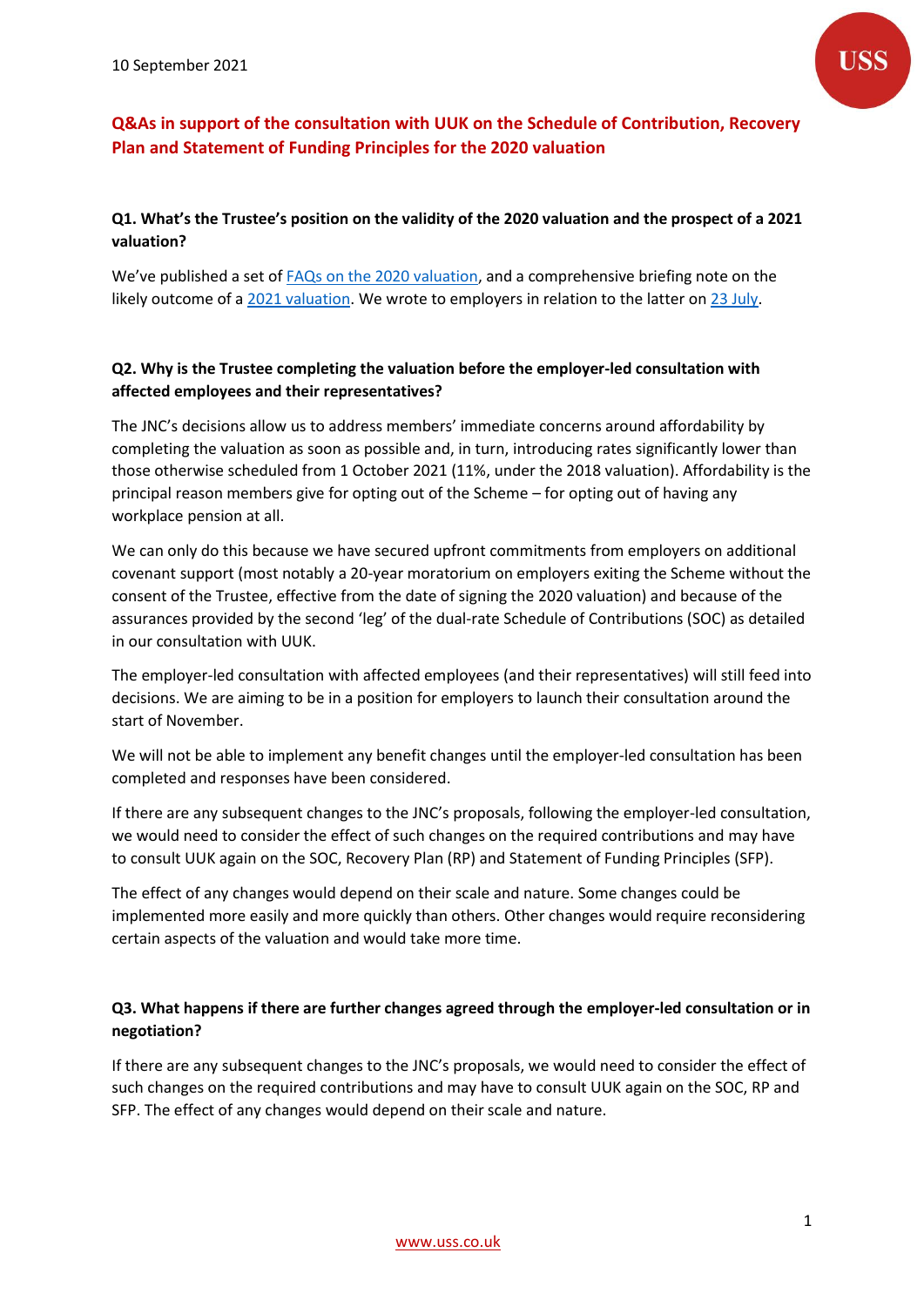We need a final decision on benefit change to have been made – in the form of an executed deed of amendment – by 28 February 2022. We will need at least a full calendar month from that point to work with 320-plus employers to implement and communicate any changes.

We also need to allow for the possibility, as set out above, of a further consultation with UUK to run in tandem (in much the same way as we are consulting them now ahead of October's contribution rate changes).

Note that some changes could be implemented more easily and more quickly than others. Other changes would require reconsidering certain aspects of the valuation and would take more time. As such, the second 'leg' of the SOC detailed in our current consultation with UUK will come into effect from 1 April 2022 if:

- We do not have an executed deed of amendment by 28 February 2022
- There are changes to the JNC recommendation which require increases to the overall first 'leg' contribution rates and there is not sufficient time to consult UUK again on the SOC, RP and SFP

The assurances provided by the dual-rate SOC approach is one of the reasons we are prepared to replace the higher contribution rates that were already due to come in on 1 October 2021 (under the 2018 valuation) six months ahead of the benefit changes being implemented.

### **Q4. Why is 28 February 2022 so important?**

We need a final decision to have been made on benefit change – in the form of an executed deed of amendment – by 28 February 2022 because we need at least a full calendar month to work with employers to implement and communicate any changes.

We also need to allow for the possibility, as set out above, for changes to be made to the JNC recommendation that require increases to the overall first 'leg' contribution rates. Here, we would need sufficient time to consult with UUK again on the SOC, RP and SFP. It is important to note, to this end, that some changes could be implemented more easily and more quickly than others. Other changes would require reconsidering certain aspects of the valuation and would take more time.

#### **Q5. What has been agreed now on covenant support?**

We have secured an upfront commitment from employers to provide additional covenant support including a rolling 20-year moratorium on employer exits without the consent of the Trustee (effective from the date of signing the 2020 valuation later this month).

This is vital to the outcome of the 2020 valuation and puts the scheme on a much more sustainable footing.

The first 'leg' of the dual-rate SOC also includes the debt monitoring and *pari passu* arrangements UUK [consulted](https://www.ussemployers.org.uk/sites/default/files/field/attachemnt/USS%20Document%20C2%20Debt%20Monitoring%20Framework%20March2021.pdf) employers on earlier this year, and as set out in a detailed term sheet [here.](https://www.uss.co.uk/-/media/project/ussmainsite/files/about-us/valuations_yearly/2020-valuation/covenant-support-term-sheet-160621.pdf?rev=88ab480787be4287b386d967985c0d50&hash=7871D1D7E55D0E8AFE6B634F16734B71)

Subject to our consultation with UUK on the SOC, RP and SFP, and the valuation being signed, these additional covenant support measures are set to be effective as a full package from 1 October 2021.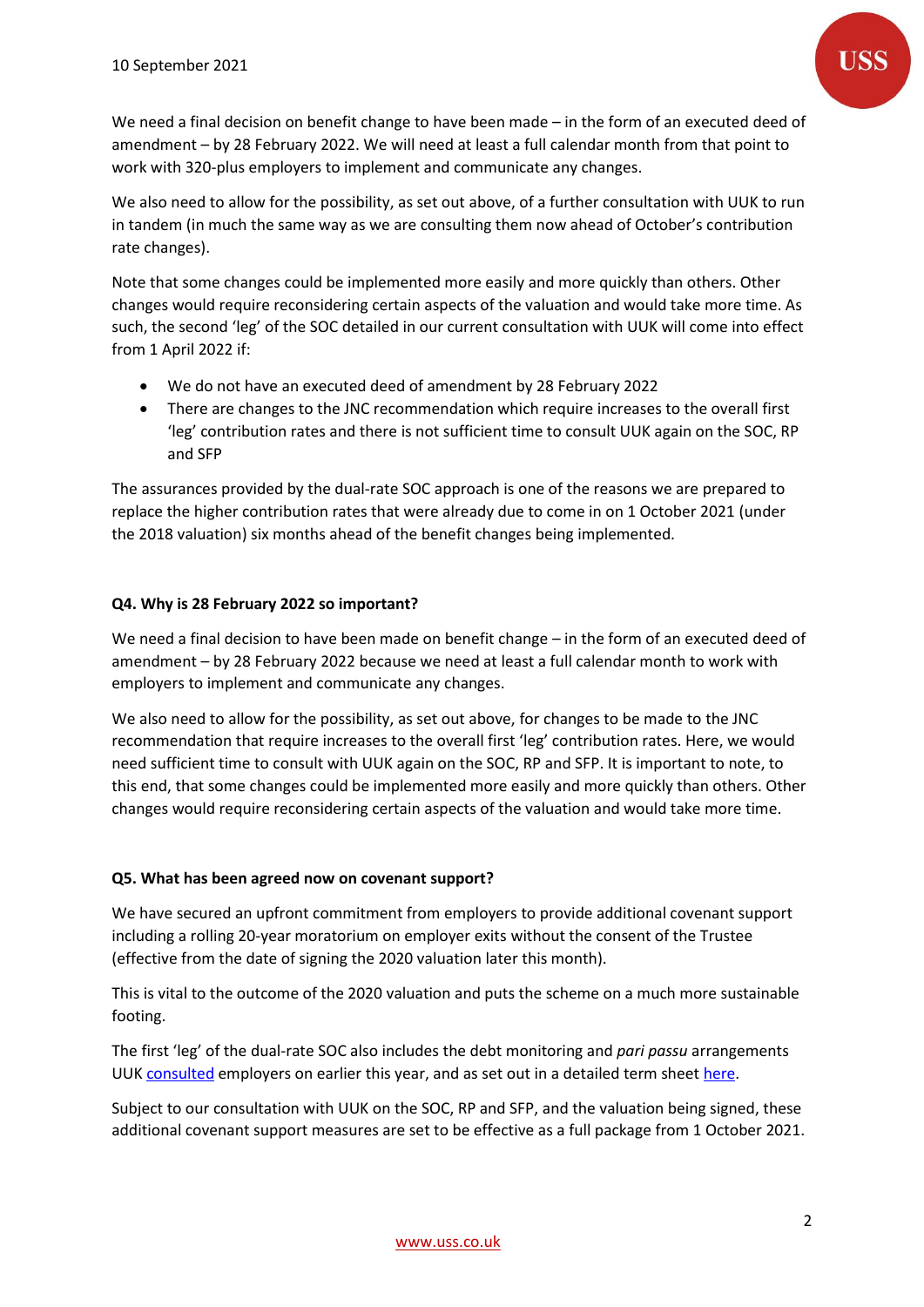In the event the JNC's decisions on benefit change are withdrawn and **not replaced** by 28 February 2022, the covenant support is limited to debt monitoring and a much shorter moratorium (lasting until the point at which the next full actuarial valuation is signed, or a replacement moratorium is agreed – whichever comes first).

This is, therefore, akin to Scenario 1 of the Rule 76.1 Report (detailed in our [Trustee Update of](https://www.uss.co.uk/-/media/project/ussmainsite/files/about-us/valuations_yearly/2020-valuation/uss-trustee-update-and-appendices.pdf?rev=1cc9648005c7498da90aedb8ce32a3b6&hash=AD1494ECA4BF65B351F06DC4BFC131EA)  [March 2021\)](https://www.uss.co.uk/-/media/project/ussmainsite/files/about-us/valuations_yearly/2020-valuation/uss-trustee-update-and-appendices.pdf?rev=1cc9648005c7498da90aedb8ce32a3b6&hash=AD1494ECA4BF65B351F06DC4BFC131EA). As a result, it involves much higher contributions being phased in and cost-shared between employers and members every six months – from a total contribution rate of 34.7% in April 2022 to 57% by October 2025 – in the absence of subsequent changes to benefits and/or covenant support.

#### **Q6. Have you finalised the Debt Monitoring Framework yet?**

To all intents and purposes, yes. UUK consulted employers on the debt monitoring and *pari passu* arrangements earlier this year and we have begun preparing for this with our first data collection exercise which we began in April this year.

The final agreement is set out in a detailed term shee[t here.](https://www.uss.co.uk/-/media/project/ussmainsite/files/about-us/valuations_yearly/2020-valuation/covenant-support-term-sheet-160621.pdf?rev=88ab480787be4287b386d967985c0d50&hash=7871D1D7E55D0E8AFE6B634F16734B71)

We are making some adjustments to the framework document to clarify a number of process points in direct response to feedback from employers. We have also taken on board lessons and feedback from the first data collection. However, the framework's scope and the way it will operate is entirely in accordance with the documents linked to above.

#### **Q7. What are the process points you're clarifying in the debt monitoring framework?**

The points of clarification are:

- Consistency with the final terms agreed with UUK (set out in a detailed term sheet [here\)](https://www.uss.co.uk/-/media/project/ussmainsite/files/about-us/valuations_yearly/2020-valuation/covenant-support-term-sheet-160621.pdf?rev=88ab480787be4287b386d967985c0d50&hash=7871D1D7E55D0E8AFE6B634F16734B71): removal of references to 'Scenario 2'; amending the commencement date to 1 October 2021; confirmation that the exemptions available to 'de minimis' employers are extended also to those employers on Limited Participation terms.
- Referencing the employer's right to appeal directly to the Trustee Board and the explanatory documents published on 16 June (['Debt monitoring framework](https://www.uss.co.uk/-/media/project/ussmainsite/files/about-us/valuations_yearly/2020-valuation/debt-monitoring-how-we-will-work-with-you-160621.pdf?rev=52d1fa2f8aa04205ba8b5d8c637d50a0&hash=0455BE62B075570086727257BB9380B1) - How we will work with you' and ['Consideration of covenant support measures in future valuations'](https://www.uss.co.uk/-/media/project/ussmainsite/files/about-us/valuations_yearly/2020-valuation/consideration-of-covenant-support-measures-in-future-valuations-16621.pdf?rev=ce2bc2c20b94422895934bbffa008c62&hash=2E59A3AF031F675B6E5FE4A5A92143CD)); wording and tone changes consistent with these documents.
- Additional clarity on the treatment of properties held solely for investment.
- Confirming that employers can choose to use insurance values (subject to audit) in place of book value.

Subject to the consultation with UUK on the SOC, RP and SFP, and its written agreement to the additional covenant support measures, we will finalise the framework and contact the employers we consider to be under the Limited Participation terms exemption.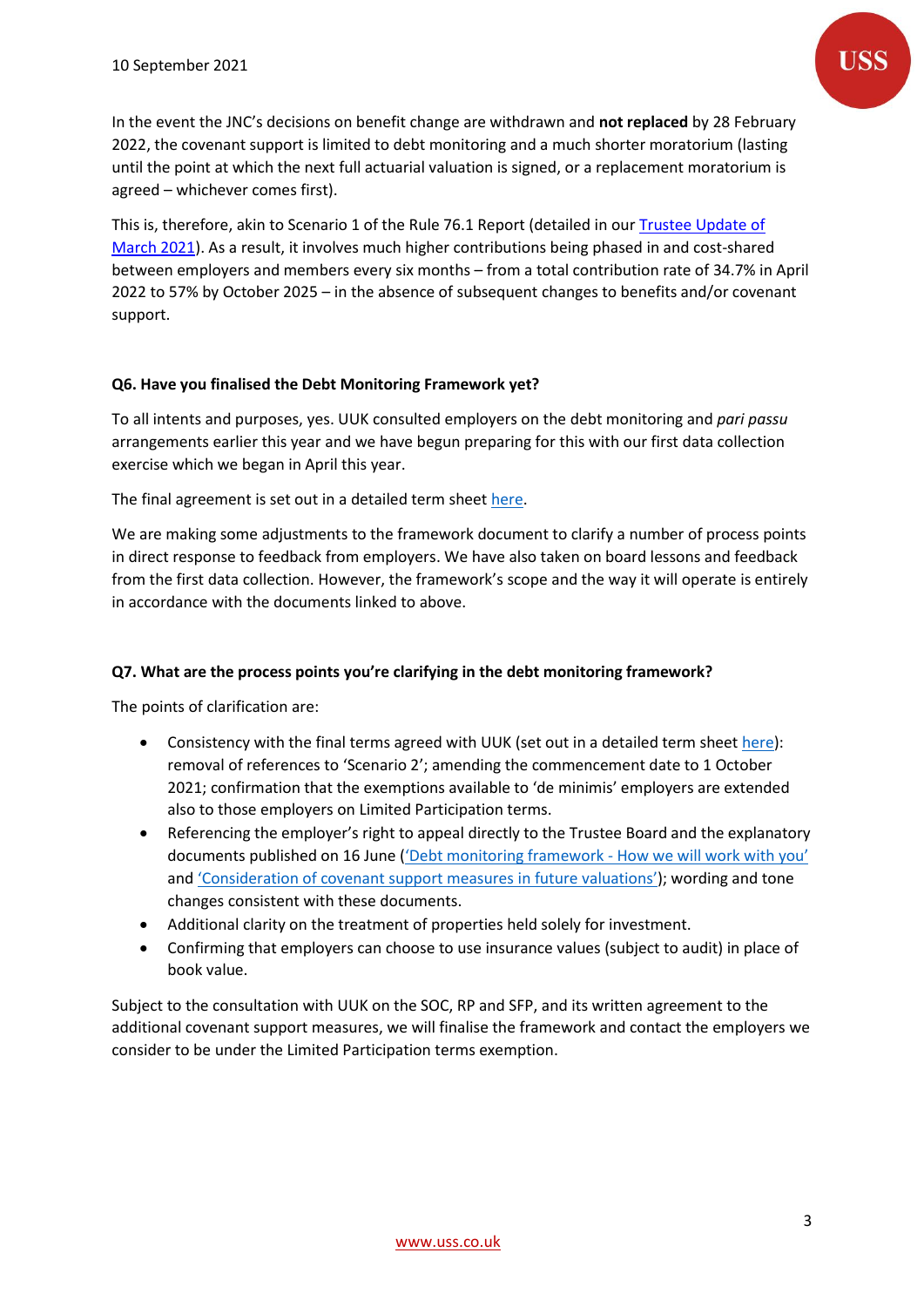

#### **Q8. What does the second 'leg' of the SOC mean in practice?**

The second 'leg' is the pre-agreed 'back-stop' position in the event that:

- We do not have an executed deed of amendment by 28 February 2022
- There are changes to the JNC recommendation which require increases to the overall first 'leg' contribution rates and there is not sufficient time to consult UUK again on the SOC, RP and SFP
	- o *Some changes could be implemented more easily and more quickly than others. Other changes would require reconsidering certain aspects of the valuation and would take more time.*

It is effectively a modification of the position set out under Scenario 1 in the 76.1 report (detailed in our [Trustee Update of March 2021\)](https://www.uss.co.uk/-/media/project/ussmainsite/files/about-us/valuations_yearly/2020-valuation/uss-trustee-update-and-appendices.pdf?rev=1cc9648005c7498da90aedb8ce32a3b6&hash=AD1494ECA4BF65B351F06DC4BFC131EA), but with contributions stepping-up over a four-year period.

As a result, it involves a schedule of total contributions that initially rises to 34.7% in April 2022 but steps up every six months thereafter (per the SOC document), ultimately reaching 57% by October 2025 in the absence of further changes to benefits and/or covenant support.

The assurances provided by the dual-rate SOC approach and the second leg is one of the reasons we are prepared to introduce new contribution rates six months ahead of the benefit reforms being introduced.

### **Q9. When will the employer-led consultation with affected employees and their representatives take place?**

As in previous valuations, we will be helping employers to fulfil their statutory duty to consult with all affected employees (not just existing members of USS) and their representatives on the benefit changes and contribution split proposed by the JNC.

The consultation will need to run for a minimum of 60 days, and we're currently producing the consultation materials – including a modeller.

As well as ensuring these materials are accurate and legally sound, we also need to ensure they are available in a range of accessible formats and languages. This will take some time but we are aiming to be in a position for employers to launch their consultation around the start of November.

Given the seasonal break in December, we expect the consultation to run until mid-January.

Once it has been completed and any feedback or amendments have been considered, we will be able to finalise and implement the agreed benefit changes. We will separately consult employers thereafter on the Statement of Investment Principles.

If there are any subsequent changes to the JNC's original proposals following the consultation, we would need to consider the effect of such changes on the required contributions and may have to consult UUK again on the SOC, RP and SFP.

The effect of any changes would depend on their scale and nature. Some changes could be implemented more easily and more quickly than others. Other changes would require reconsidering certain aspects of the valuation and would take more time.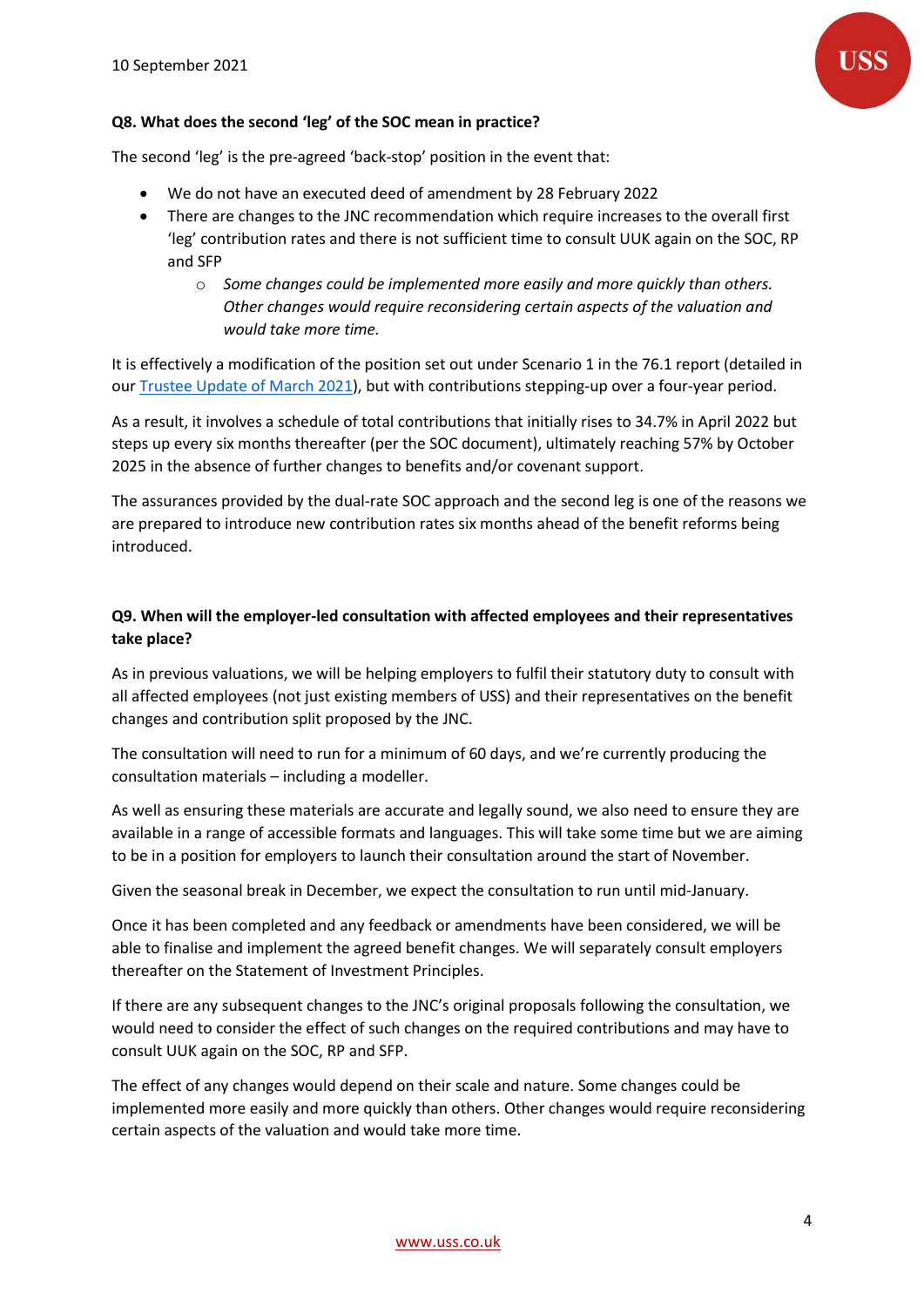

As set out above, we need a final decision to have been made on benefit change – in the form of an executed deed of amendment – by 28 February 2022 **and** sufficient time (if necessary) to reconsult UUK on the SOC and RP. Otherwise, the second 'leg' of the SOC would come into effect from 1 April 2022.

#### **Q10. What deficit recovery contributions (DRCs) would be required?**

The DRCs in the dual-rate SOC for the 2020 valuation differ between the first and second 'legs'. Note that, under both 'legs' (which should supersede the 2018 valuation contribution rates from 1 October), the future service cost of funding the current benefits differs from the 2018 valuation.

From the date at which the 2020 valuation is signed (expected to be later this month) until the dates set out below, no DRCs would be payable (but the Enhanced Opt Out and Voluntary Salary Cap rates applicable from 1 October would be 6.3% - *see Q14, below*).

Under the first 'leg' of the SOC:

- DRCs would commence from 1 April 2022 and include allowance for the fact that, until then, the contributions payable under this leg of the SOC are less than the contributions required to fund the unchanged benefits accruing in that period.
- From 1 April 2022, when the proposed benefit changes are assumed to have been implemented, the DRCs would be equal to 6.3% of salaries and are payable for the length of the recovery plan until 31 March 2038.

Under the second 'leg' of the SOC (absent any subsequent JNC decision on benefit change or covenant support):

- DRCs would commence from 1 October 2022 and include allowance for the fact that, until then, the contributions payable under this leg of the SOC are less than the contributions required to fund the benefits accruing in that period.
- From 1 October 2022, DRCs would commence at 3% and then increase every 6 months until they reach 20% at 1 October 2025. They would remain at this level until 31 July 2032. The higher DRCs and shorter recovery period reflect the lower level of covenant support provided under this 'leg'.

For the accounting year ended 31 July 2021, we believe that the FRS 102 liability should be based on the 2018 SOC. To the extent that the accounts are published after 30 September 2021, we expect there should be disclosure of the post balance sheet date conclusion of the 2020 valuation.

### **Q11. Why has the recovery plan been extended under the second leg of the SOC compared to Scenario 1 of the Rule 76.1 Report and the Trustee Update published in March?**

The position in the Trustee Update (and associated Rule 76.1 Report) was, at that stage in the process, purely a question of the cost of funding a given level of benefits to inform subsequent discussions and decisions. The indicative recovery plans did not, therefore, represent any formal conclusions on affordability.

The Trustee Board has now revisited the recovery plan, based on the decisions the JNC has subsequently made, and considered different approaches to setting the required contribution rate.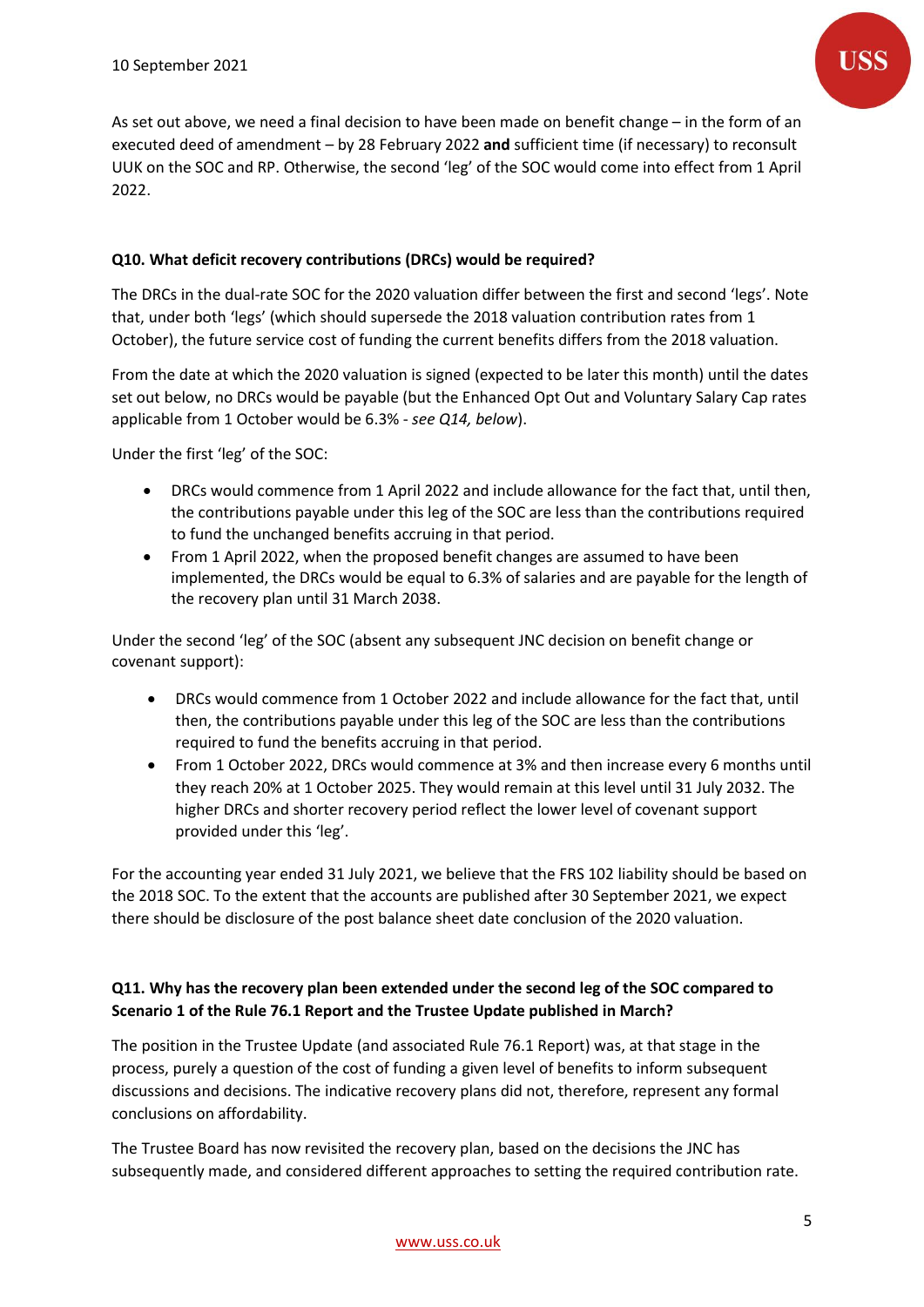The alternative options for dealing with this ranged from moving to the full required rate of 57% from April 2022 or, under a shorter recovery plan, scheduling considerably higher contributions in subsequent years to compensate for the delay in moving to the full required rate.

#### **Q12. Why does the second leg of the SOC include contributions that employers say are unaffordable?**

The 2020 valuation has found that current benefits are being underfunded and the deficit has increased. This means higher contributions are required in the absence of benefit changes.

Our advisors have told us that affordability varies considerably across the sector and there are some institutions which may find higher contribution rates challenging, particularly over a sustained period of time.

The highest rates under the second 'leg' of the SOC are likely to be challenging for many employers, requiring deeper and more substantial changes. Our advisers have recommended that increases are phased in over time to allow employers the time to make necessary changes to their business models.

We have, accordingly, decided to phase in the increases required under the second 'leg' of the SOC over four years. This also gives the JNC the opportunity to make a decision on benefit changes before contributions get considerably higher.

## **Q13. Why would the DRCs be lower, at 3%, for the period 1 October 2022 to 31 March 2023 without a benefit change deed?**

Per Q10, no DRCs would be paid under the second 'leg' of the SOC until 1 October 2022. The overall contribution rate in this scenario would, in the meantime, go exclusively towards the future service cost.

From October 2022, DRCs would start at 3% and increase every six months thereafter.

Ultimately, this is a matter of balancing the phasing and affordability of the stepped contribution increases required under the second 'leg' of the SOC and recognises that under-funding the future service cost will (all else being equal) only add to the deficit.

### **Q14. Why is the employer part of the Enhanced Opt Out (EOO) and Voluntary Salary Cap (VSC) rate increasing to 6.3% from 1 October 2021?**

The employer element of these rates changes in line with DRCs. That is why it would change to 6% from 1 October 2021 under the SOC for the 2018 valuation.